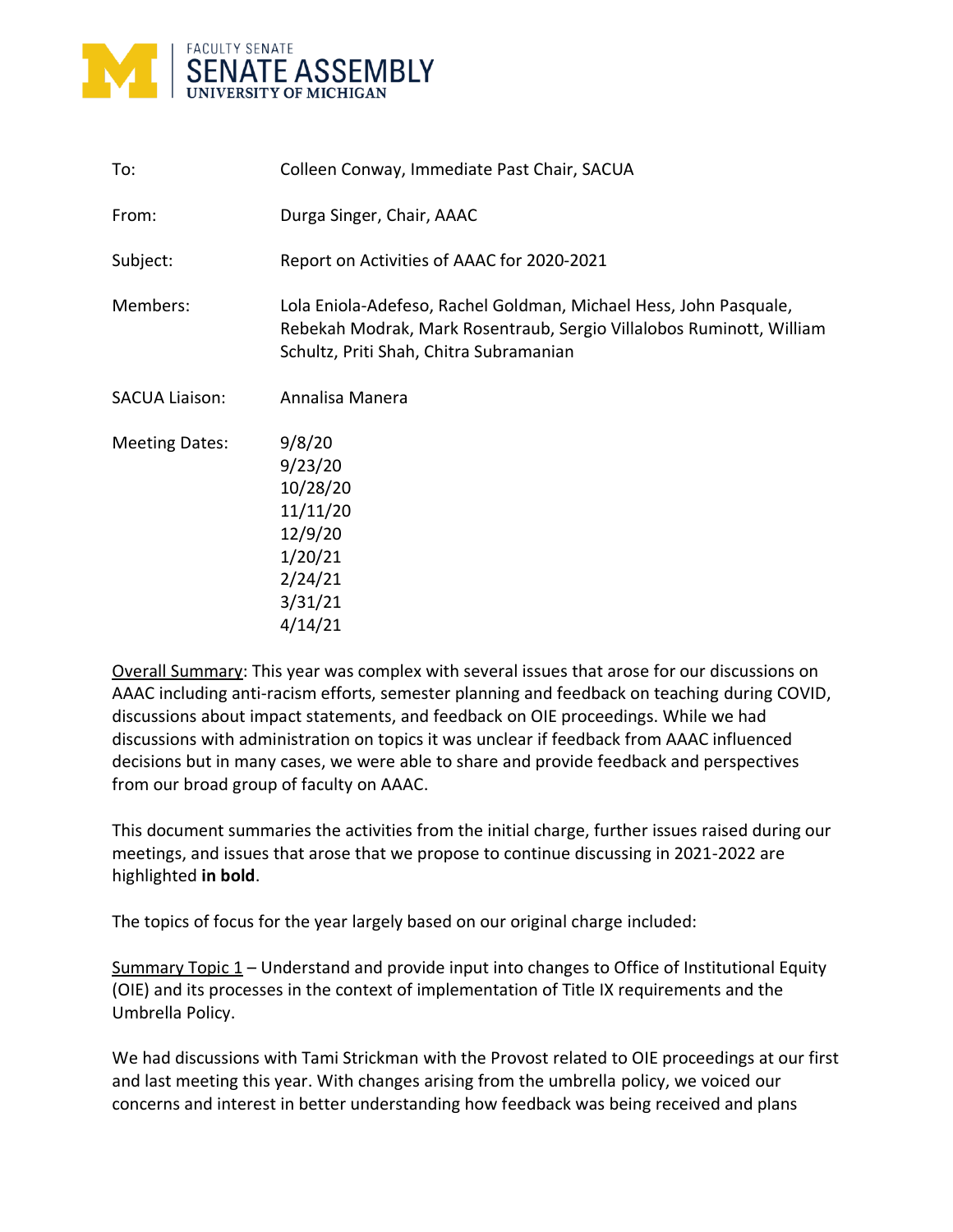## **FACULTY SENATE SENATE ASSEMBLY VERSITY OF MICHIGAN**

going forward for getting and incorporating input, but we never received detailed information about these plans. At our last meeting it was clear that feedback was mixed but it did not appear that any changes were to be made about the single investigator vs hearing model, employee advisor use for faculty/staff vs attorneys for students, and the question of appeals. **With the creation of a new advisory group next year, it will be important to understand how these concerns have been addressed.**

We also had a meeting with Gloria Hage with the Office of General Counsel to discuss supervisor/subordinate relationship policy, but this was not further brought up although the group voiced concerns and perspectives on both sides. This SPG (201.23) is still being reviewed and may be a discussion for future AAAC work.

Summary Topic 2 – Ensuring due process for faculty under OIE review to include the opportunity for appeals, and at a minimum the same rights afforded to students.

This year we were able to nominate our faculty members to the WilmerHale Task Force, interact with guidepost consultants, and discussed perspectives from those victims of sexual harassment. These discussions were all in dependent of the Provost. **Due process is so critical and during discussions with the OIE director it was voiced that we would like faculty to have the same appeal process and that the Wilmer Hale report recommendations need to be discussed transparently with campus. Since this was not completed this year this topic should continue on the charge.**

Summary Topic 3 – Consider the ramifications of COVID-19 on the tenure and promotion process.

We had two type of discussions related COVID-19 impact statements in relation to P&T as well as in annual evaluations. This is clearly an issue of great importance especially for junior faculty. Our discussions engaged with Vice Provost Sara Blair and Provost Collins who described that schools were recommended to make their own plans for such statements and discussions had occurred with chairs. However, it is not clear that there were strong recommendations requiring this and there may be discrepancies in interpretation of what statements are being asked and how external reviewers may interpret how COVID impacted academic work at U of M. **Given that COVID is going to have long-lasting impacts on careers it is critical to continue future discussions. Martha McComas chair of CESWF (Committee on the Economic and Social Well-Being of the Faculty) joined our discussions and a group of us reviewed a survey they sent out, but we have not seen results. Discussing these results will likely be necessary for future AAAC work.**

Summary Topic 4 – Facilitate faculty feedback on winter, summer and future planning while encouraging early decision-making.

The question of COVID management and university opening was a topic of several meetings with the Provost. There was concern until the COVID task force was formed that the process of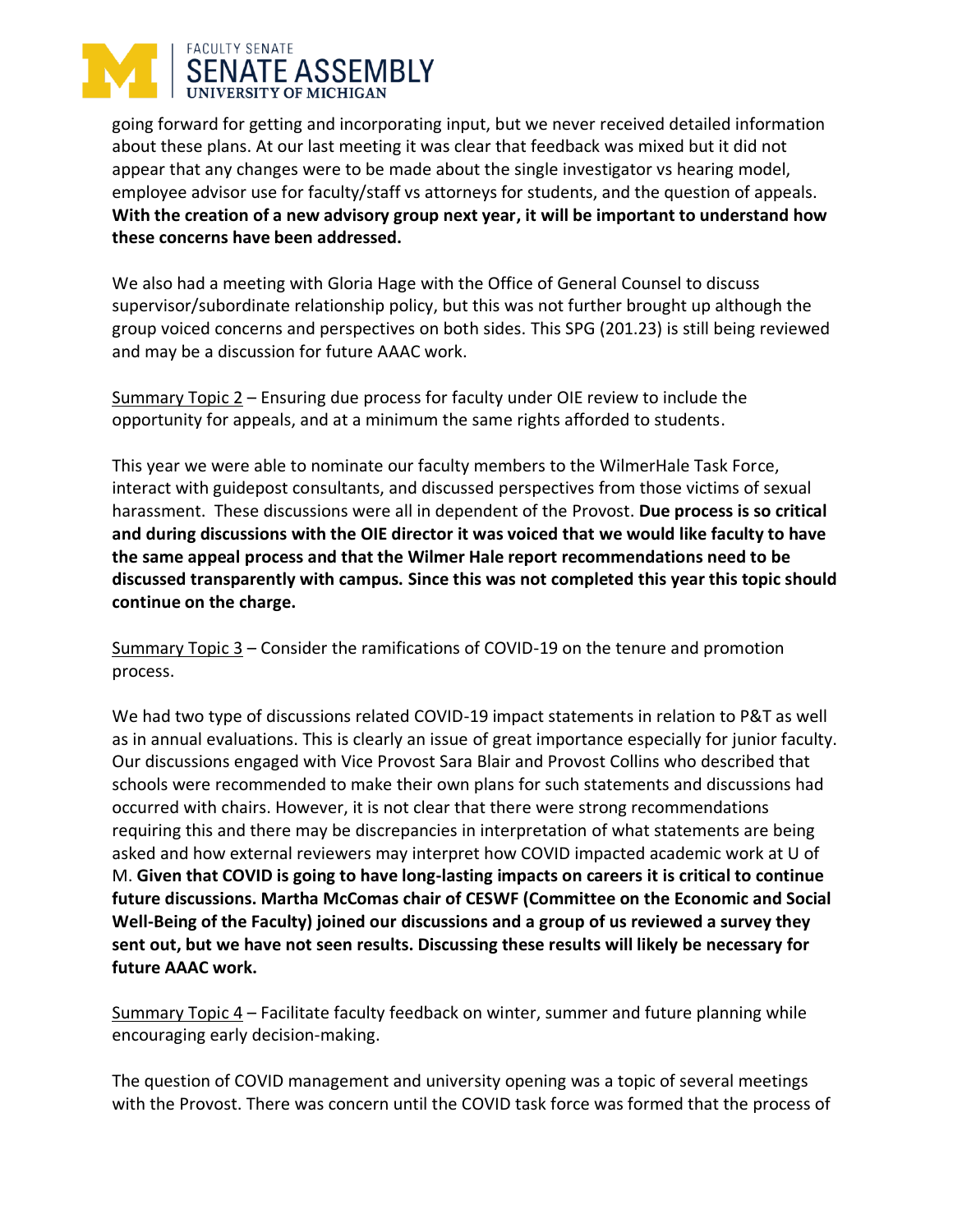## **FACULTY SENATE SENATE ASSEMBLY**

decision making was not clear. There has been concern that the faculty preferences were not considered initially, and that each school used different parameters to make decisions and not all engaged faculty equally. We were also asked feedback on vaccine policies.

Summary Topic 5 – Understand the process for review and response to faculty evaluations of administrators, feedback on policies, and feedback on areas of budget priority. Identify best practices for faculty to help facilitate the process so that feedback and evaluation is most effective and constructive

This work overlapped with the tasks of COAA and the chair John Pasquale was able to help us communicate the work of his committee with the Provost. We as a committee had several discussions about the reappointment of deans without evaluation or without feedback from faculty. While there is a process of feedback and evaluation from faculty senate assembly (AEC) that only goes to the leader being evaluated and not the supervising leadership and 360 evaluations were not clearly objective but are the only evaluations from the Provost's office. **This is a topic that will require further follow-up by AAAC or COAA next year as the process needs more transparency.**

While unrelated to our current AAAC charge our committee did discuss the Anti-Racism efforts and cluster hire planned and provided feedback to first strengthen the current community of faculty/units that do this research so that on-boarding of new faculty will be welcoming them to a community that already exists.

We did not address the following issues from prior years that would be relevant to consider discussing in the future including:

Topic 1: Repercussions of faculty-student relationships/felonies (SPG 601.22 and 601.38)

Topic 2: Faculty salary disparities by gender and race – As seen in prior AAAC summaries this has moved off of AAAC to CESFW but it is important that it is discussed with the Provost especially in the current environment.

Topic 3: Sanctions for faculty (Prof John Cheney-Lippold) who retracted an offer to write a letter of recommendation for a student (protection or thread of 5.09 (tenure dismissal)). Overly broad interpretation of SPG 201.96 (professional conduct)

## Broader issues:

Issues about committee function were identified last year so we revised the format: 1. Agenda items currently are sent to the Christine Gerdes and the Provost who provide comments and other topics for discussion but this year it was difficult to truly keep to the agenda/charge. We were able in our AAAC members only meetings to further discuss these issues and consider which guests could help drive our understanding of the issues. 2. Slides, documents, and questions were sent in advance for AAAC to review and I think that

this worked best.